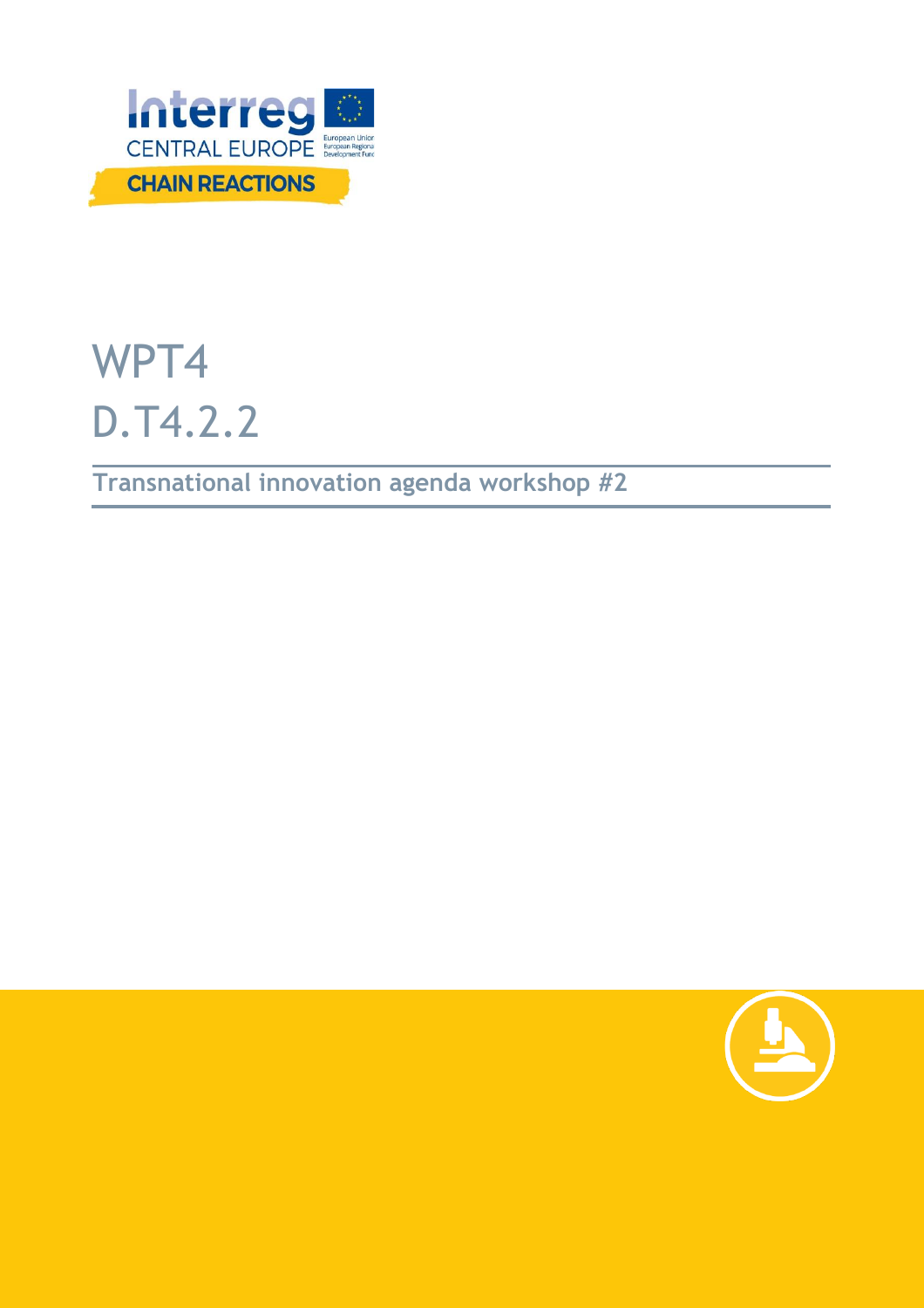



| <b>Project information</b>               |                                                                   |  |  |  |
|------------------------------------------|-------------------------------------------------------------------|--|--|--|
| Project Index Number:                    | CE1519                                                            |  |  |  |
| Project Acronym:                         | <b>CHAIN REACTIONS</b>                                            |  |  |  |
| Project Title:                           | Driving smart industrial growth through value chain innovation    |  |  |  |
| Website:                                 | https://www.interreg-central.eu/Content.Node/CHAIN-REACTIONS.html |  |  |  |
| Start Date of the Project:               | 01.04.2019                                                        |  |  |  |
| Duration:                                | 36 Months                                                         |  |  |  |
| <b>Document Control page</b>             |                                                                   |  |  |  |
| Deliverable Title (overall):             | D.T4.2.1&2 - Transnational innovation agenda workshops            |  |  |  |
| Deliverable Title<br>(target sector):    | D.T4.2.1 - Transnational innovation agenda workshop 2             |  |  |  |
| Lead Contractor of the De-<br>liverable: | PP2 - Styrian Technology Park                                     |  |  |  |
| Responsible PP:                          | PP2 - STP & PP10 R-Tech                                           |  |  |  |
| Authors:                                 | <b>STP</b>                                                        |  |  |  |
|                                          | R-Tech                                                            |  |  |  |
| <b>Contractual Delivery Date:</b>        | $01.01.2021 - 31.03.2022$                                         |  |  |  |
| <b>Actual Delivery Date:</b>             | 14.02.2022                                                        |  |  |  |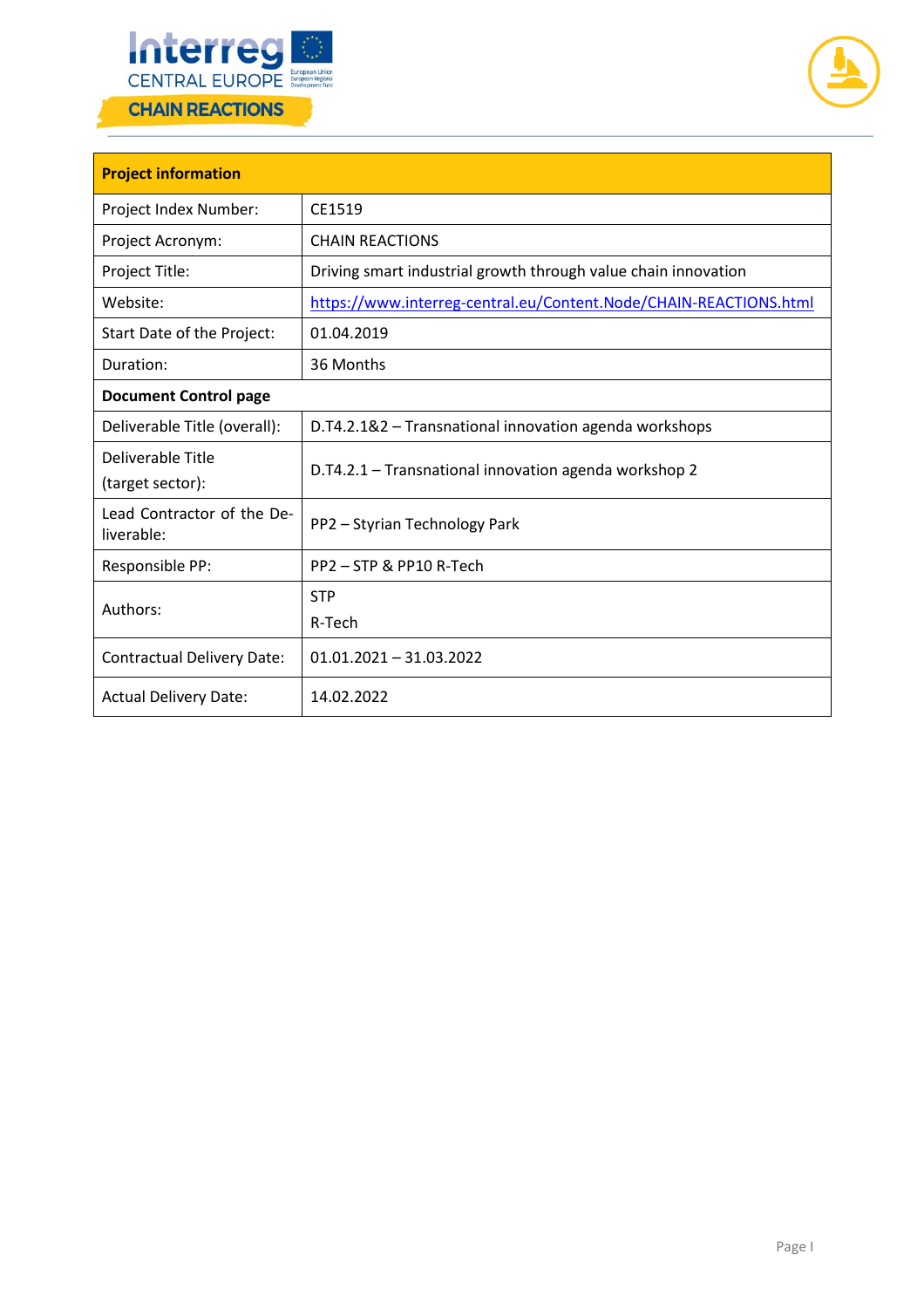



# **Table of content**

# **Abbreviations**

- IGA Innovation and Growth Alliance
- PP Project Partner
- RDI Research, Development and Innovation
- TIA Transnational Innovation Action
- TIIR Transnational Industrial Innovation Roadmap
- TNIS Transnational networks of innovations stakeholders
- WPT Work Package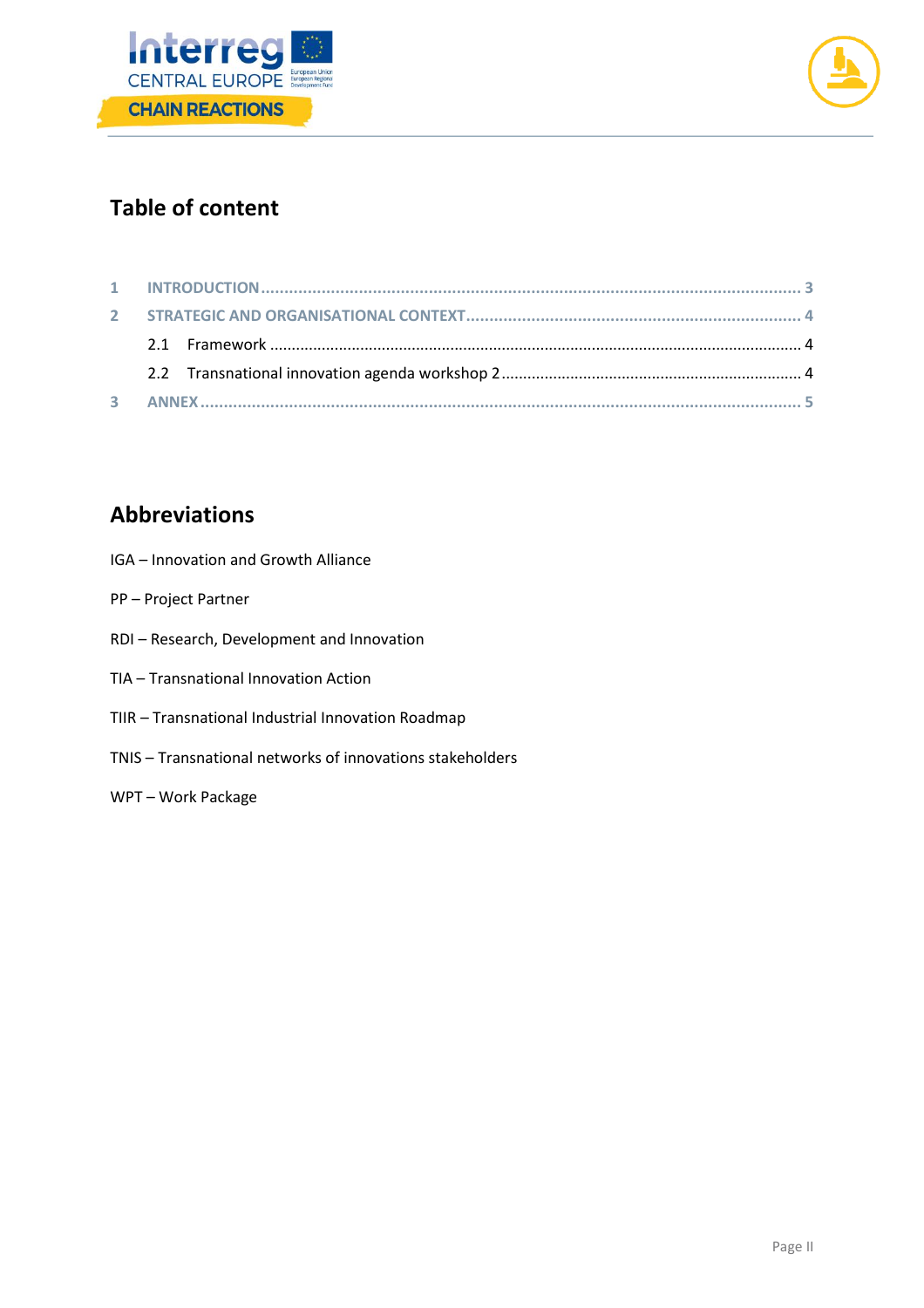



#### <span id="page-3-0"></span>**1 INTRODUCTION**

CHAIN REACTIONS project addresses the challenge for industrial regions not benefitting from innovation activities from large leading corporations to increase regional capacity to absorb new knowledge and turn it into competitiveness edge and business value. There is a strong need to help SMEs to overcome capacity shortages for innovation and integration into transnational value chains. The project aims at empowering regional ecosystems with the knowledge and tools to help businesses overcome those barriers and generate sustained growth through value chain innovation.

In order to create transnational open spaces for collaboration (e.g. value chain based) the activities for Building open collaboration spaces for transnational RIS3 implementation (WPT4), will be based on previous project activities, mostly Innovation and Growth Alliances (IGAs) established in each of the target regions (O.T2.1) and Value chain innovation models and instruments implemented in each target region as a driver to S3 (O.T3.2).

More specifically, the activities for preparation of Transnational industrial innovation agendas (A.T4.2) will be based on Thematic industrial innovation roadmaps (O.T4.1), which have been developed in each of the selected industrial sectors by transnational networks of relevant innovations stakeholders will be established and build on identified technological and societal trends of potential innovative developments (technologies, processes, business models and their interactions).

Each industrial roadmap will be further developed into **transnational industrial innovation agendas**, i.e. concrete innovation activities to be performed in the project regions and transnationally in order to realise the necessary development identified in the roadmaps and ensure industrial leadership in the selected industrial sectors.

The agendas will be coherent with S3 in the project regions and will provide the basis for potential future joint activities and transnational investments.

Overall, the thematic innovation agendas are one of the three outputs within the WPT4, linking the identified potential with plans for transnational exploitation:

- O.T4.1 Thematic industrial innovation roadmaps;
- **O.T4.2 Thematic innovation agendas;**
- O.T4.3 Thematic transnational exploitation plans and open collaboration spaces.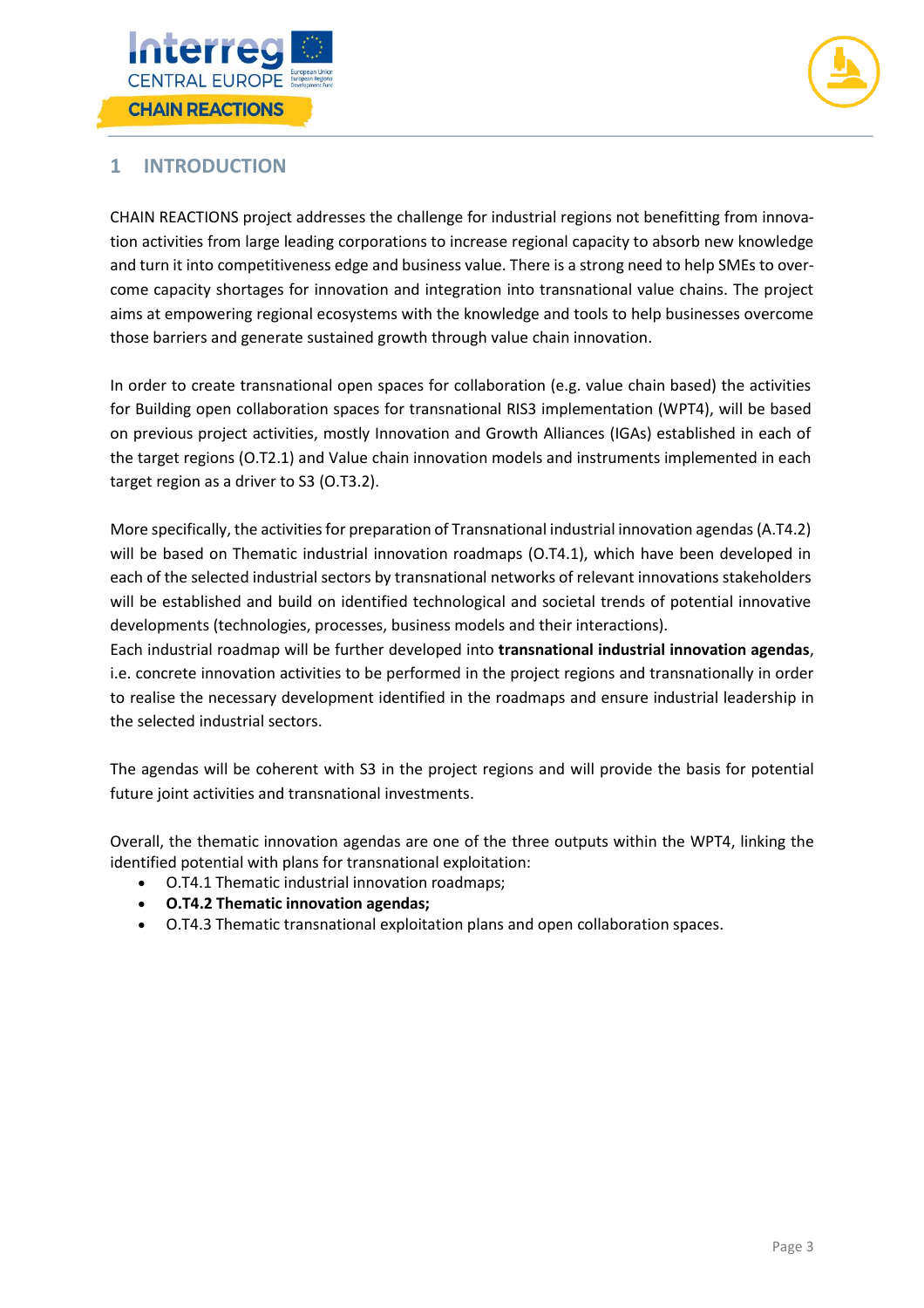



### <span id="page-4-0"></span>**2 STRATEGIC AND ORGANISATIONAL CONTEXT**

#### <span id="page-4-1"></span>**2.1 Framework**

Transnational network of innovations stakeholders for the Energy and Environment Sector builds its agenda on the thematic industrial innovation roadmap (O.T4.1), with the inputs of the outputs of the Transnational innovation agenda workshop 1 (D.T4.2.1).

The Municipality of Maribor is interested in monitoring energy use in public transport e-vehicles for the purpose of optimisation of e-buses. For that purpose it is looking for experts who can help in the optimisation process. The expected fields are: e-mobility, consumption monitoring, public transport, logistics.

The Cluster for Mobility & Logistics in Regensburg (represented by R-Tech) and the Network of SMEs within the region of Podravje (represented by STP) are considered as best suited organisation to provide support.

Management and coordination of Energy and Environment sector will be provided by project partner duo PP2-STP and PP10-R-Tech, that will coordinate the two workshops Transnational innovation agenda workshop 1 & 2 (D.T4.2.1-2), where the innovation roadmaps will be turned into innovation agendas.

#### <span id="page-4-2"></span>**2.2 Transnational innovation agenda workshop 2**

The Transnational innovation agenda workshop 2 will be a whole day event (approximately 8 hours) and will be organised in English. Both partners of the duo will coordinate the date of the event in order to achieve the matchmaking event between TNIS members. The workshop should be organised as an online event where all participants from both PP region will meet via an online platform (such as Zoom, MS Teams, or similar), with a possibility of organising breakout rooms, where individual participants can have specific sessions.

The workshop followed the following agenda guideline:

- Presentation of Outcome tables (D.T4.2.1), where each Transnational innovation action identified will be presented and linked to participants who have identified themselves as participating in the action.
- Discussion: Participants were identified for specific innovative action, will be in breakout rooms to discuss the specific action and how to implement it (see annex).